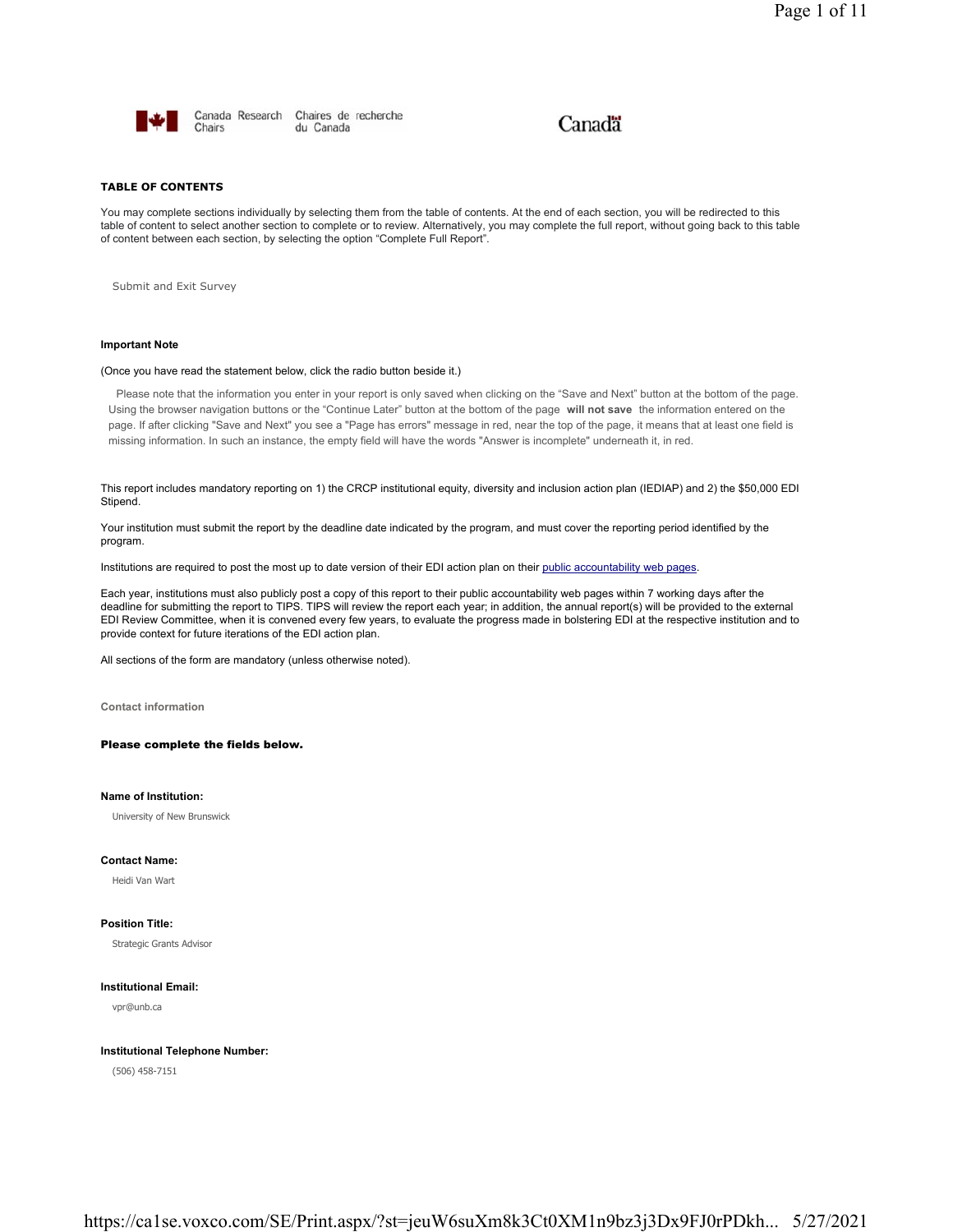# **The link for the EDI progress report and EDI Stipend report:**

https://www.unb.ca/research/vp/diversity.html

Does your institution have an EDI Action Plan for the CRCP?

Yes

**PART A: EDI Action Plan** - Reporting on Key Objectives Analyses, Systemic Barriers, Objectives and Indicators

Date of most recent plan (e.g. latest revision of the public plan):

09/26/2019

Rating given action plan in most recent review process:

Satisfies

Name of vice-president level representative responsible for ensuring the implementation of the plan:

David MaGee

In developing their action plans, institutions were required to conduct: 1) an employment systems review; 2) a comparative review; and 3) an environmental scan (see program requirements here). These assessments were required in order to identify the specific systemic barriers and/or challenges that are faced by underrepresented groups (e.g. women, persons with disabilities, Indigenous peoples and racialized minorities at the respective institution; institutions were then required to develop key S.M.A.R.T. (specific, measurable, aligned with the wanted outcome, realistic and timely) objectives and actions to address them.

Indicate what your institution's key EDI objectives are (up to six) as outlined in the most recent version of your action plan (either the one approved by TIPS or the one current under review by TIPS), as well as the systemic barriers/challenges identified that these objectives must address. Please note that objectives should be S.M.A.R.T. and include a measurement strategy. List the corresponding actions and indicators (as indicated in your institutional EDI action plan) for each objective, and outline: a) what progress has been made during the reporting period; b) what actions were undertaken; c) the data gathered; and d) indicators used to assess the outcomes and impacts of the actions. Please note that indicators can be both quantitative and qualitative and should be specific. Outline next steps and use the contextual information box to provide any additional information (e.g. course correction, obstacles, lessons learned, etc.) for each objective.

# **Key Objective 1**

Brief description of S.M.A.R.T. (specific, measurable, aligned with the wanted outcome, realistic and timely) Key Objective 1:

UNB's governance and management bodies will prioritize EDI practices, policies, and initiatives. This objective targets the need to allocate resources and establish a driving force to eliminate identified systemic barriers.

#### Systemic barriers -

Please provide a high-level description of the systemic barriers (e.g. summarize what the barriers are and how they were identified):

The lack of a formal committee to unite UNB as one institution across two campuses presented a barrier to advancing EDI measures across the University. Committee representation from the highest levels of UNB administration and from members of the FDGs and other equity-deserving groups (EDGs) was required to link CRC-related equity plans to wider institutional plans.

# Corresponding actions undertaken to address the barriers:

UNB established the Standing Committee on Equity, Diversity, Inclusion and Human Rights. The committee provides a bi-campus forum for sharing information, generating discussion, and fostering collaboration on matters related to equity, diversity, and inclusion (EDI) at UNB and beyond. The committee's terms of reference ensure broad representation from members of equity-seeking groups and across all campus constituencies. A working subcommittee was established to pursue CRCP EDI action planning requirements and integrate them into the broader UNB EDI planning exercise. The committee's mandate includes fostering collaboration among equity stakeholders, developing and delivering relevant equity educational and service programming, strategic planning, and goal setting. The committee is also mandated to<br>establish project working groups to address equity direct

#### Data gathered and Indicator(s) - can be both qualitative and quantitative:

The committee has been established, and its Terms of Reference has been published online and appended to UNB's CRC EDI action plan. During the reporting period, the<br>committee met regularly (until 2020 – please see Part B f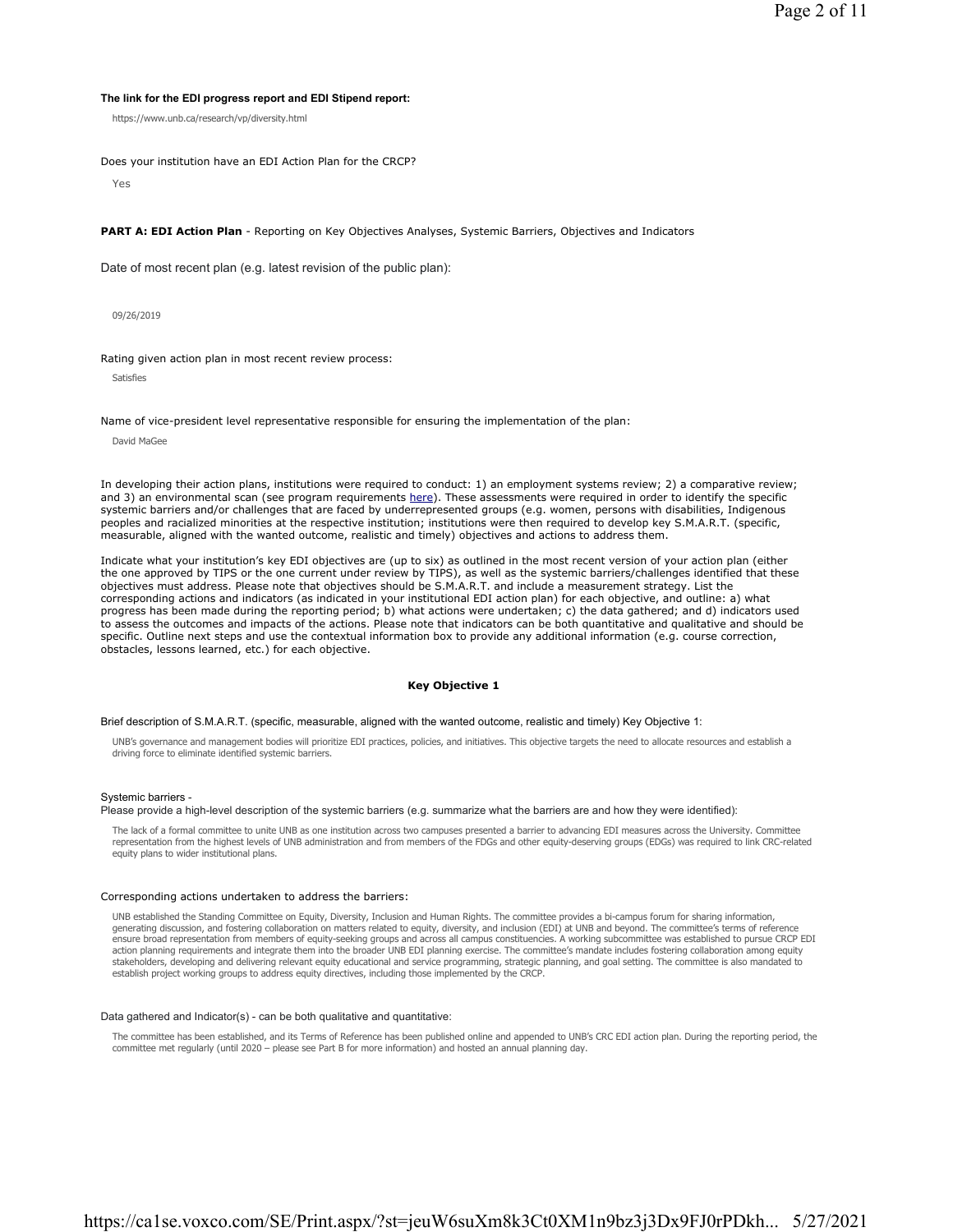#### Progress and/or Outcomes and Impacts made during the reporting period:

The committee's activities included further developing the equity curriculum available to all UNB hiring committees (academic and non-academic). The committee also engaged senior management groups, including Dean's Council and non-academic directors, in equity planning and goal setting exercises while continuing to educate and inspire on matters of equity, diversity, and inclusion.

#### Challenges encountered during the reporting period:

Barriers were identified in ensuring meaningful consultation with and committee representation from members of the FDGs and other equity-deserving groups. In the endeavor to ensure FDG representation is not tokenistic, the committee has expanded to the point of unwieldiness. To function as intended, the committee needs to find a balance between meaningful representation from the FDGs and finding an overall membership size that allows the committee to function well.

## Next Steps (indicate specific dates/timelines):

The committee is working toward a mechanism that allows it to operate as intended while maintaining authentic engagement with members of equity-deserving groups. A pivot in strategy is underway to develop a method of facilitating, amplifying, and endorsing the creation of cohesive networks among the FDGs (e.g., by establishing employee resource groups). The committee's structure is being re-examined, and the revised committee will work with UNB's Dimensions Self-Assessment Team. These actions will be completed in summer 2021.

#### Was funding from the CRCP EDI stipend used for this key objective?

No

If the answer to the previous question was 'yes', indicate how much of the funding was spent on this key objective and specifically what the funds were spent on.

#### **Do you have other key objectives to add?**

Yes

# **Key Objective 2**

Brief description of S.M.A.R.T. (specific, measurable, aligned with the wanted outcome, realistic and timely) Key Objective 2:

All UNB planning, policy, and decision-making will be informed by EDI. This objective implements the structures required to eliminate systemic barriers, including practices for CRC institutional support and for extending Chairholders' terms following leaves.

#### Systemic barriers -

Please provide a high-level description of the systemic barriers (e.g. summarize what the barriers are and how they were identified):

To meet the CRC program's requirements and the institution's EDI objectives, UNB required new tools/resources for upper administrators, faculty, and staff. Changes in policy, practice, programming, and resource allocation were needed; this required new areas of EDI-informed activity to be emphasized in planning. UNB practices regarding CRCs needed to be revisited, and specific resources were required to implement EDI practices.

#### Corresponding actions undertaken to address the barriers:

CRC EDI-related practices were discussed, and new practices were approved by UNB upper administration. Resources were created and implemented, with still more under development. Action items described in UNB's CRC EDI action plan were implemented (e.g., EDI training continued to be delivered to all CRC hiring committees). An increased awareness of and commitment to EDI priorities continued to encourage research groups (e.g., faculties, research centres) to reach out to the Office of Research Services (ORS) and to the Human Rights and Positive Environment Office (HRPEO) for tools and training.

#### Data gathered and Indicator(s) - can be both qualitative and quantitative:

EDI has informed all institutional planning, including UNB's Strategic Plan: Toward 2030. The Strategic Plan promotes building "a more just, sustainable, and inclusive world" in UNB's mission; identifies equity, diversity, and inclusion among the University's values; and commits the institution to truth and reconciliation. Practices for<br>ensuring equitable support for CRCs were approved a terms when a Chairholder takes leave (e.g., parental leave) was approved and put into practice. New resources and tools were created, and others are in development.

# Progress and/or Outcomes and Impacts made during the reporting period:

HRPEO hired an EDI Resource Developer via the CRC EDI Stipend. This staff member's primary task involves producing a UNB hiring manual that focuses on EDI in the CRC hiring process. The manual offers information on equity requirements and best practices, and CRC-specific tools including an equity diary for hiring committees and a checklist for ensuring all equity requirements are met during the hiring process. HRPEO also began collaborating with UNB's Piluwitahasuwin (Office of the Assistant Vice-President Indigenous Engagement), Campus Sexual Assault Support Advocate, and Student Accessibility Centre, among other units, to create a series of online learning modules. These modules will provide an online introductory EDI curriculum to offer foundational knowledge to all UNB members. Via community consultation, the group identified areas where EDI-related education was wanted, and prioritized which areas would be developed first. To help meet CRC requirements, the first two modules will focus on "EDI 101" and on unconscious bias; the EDI Resource Developer hired via the CRC EDI Stipend is involved in producing these modules. Future module topics include disability education, anti-racism education, and Indigenous issues education.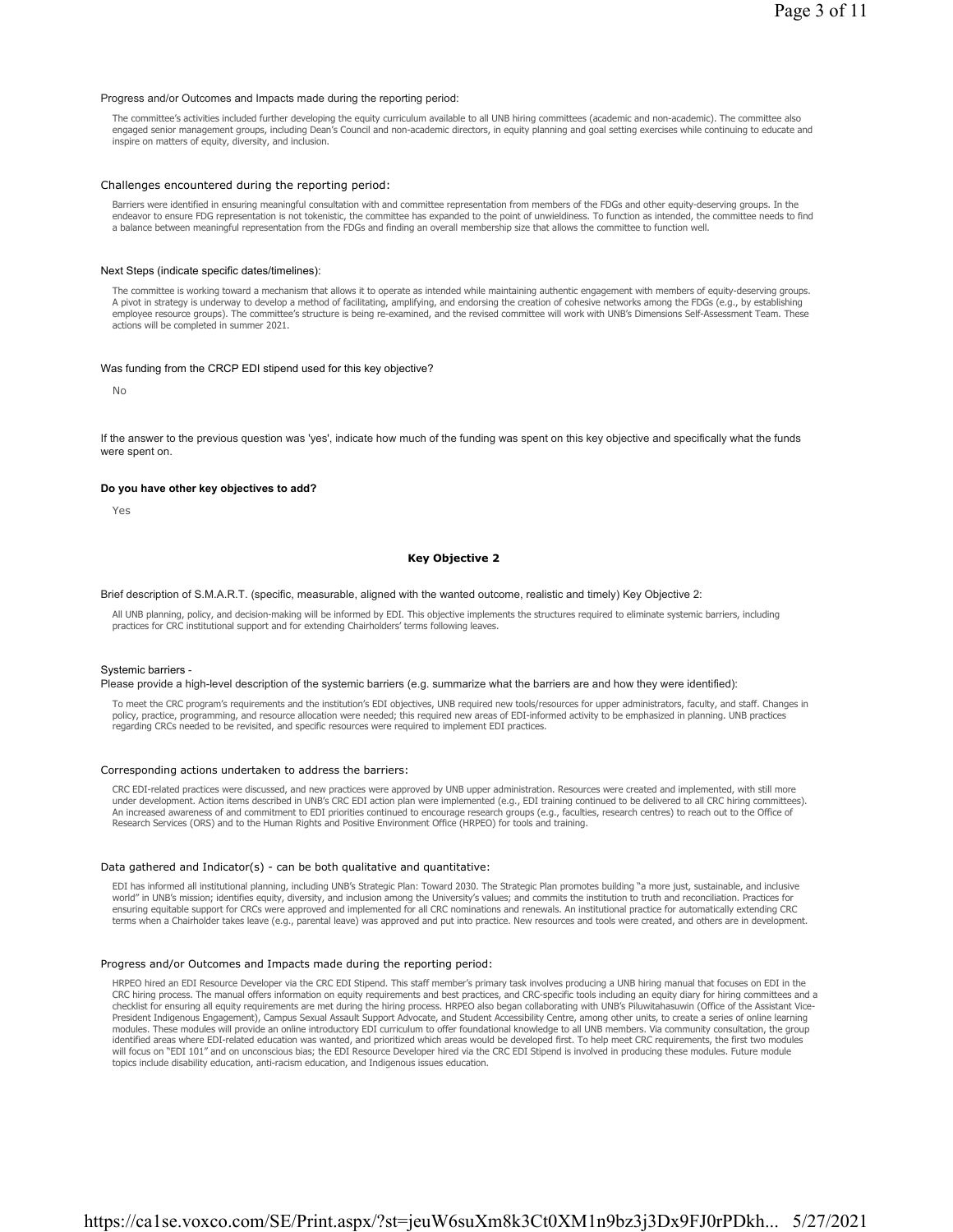#### Challenges encountered during the reporting period:

This objective's progress had been challenged by a lack of funding to hire a staff member who could focus exclusively on developing EDI-related tools and resources. However, the CRC EDI Stipend ultimately allowed UNB to create and fill a position that has generated important resources.

#### Next Steps (indicate specific dates/timelines):

UNB's hiring manual will be released for consultation throughout the institution in spring 2021. This consultation will include units throughout the University which support equity-deserving groups and which promote EDI initiatives. The manual will also be shared with units which have recently hired CRCs, for their input on how this<br>document will facilitate recruitment and hiring processes. Th 2021. The handbook will also be shared with the nation-wide Dimensions cohort. Online modules for "EDI 101" and unconscious bias will be launched in spring 2021, and more modules are planned for release in summer and fall 2021.

## Was funding from the CRCP EDI stipend used for this key objective?

Yes

If the answer to the previous question was 'yes', indicate how much of the funding was spent on this key objective and specifically what the funds were spent on.

#### If the answer to the previous question was 'yes', indicate how much of the funding was spent on this key objective:

27428

#### If an amount was entered in the previous question, indicate specifically what the funds were spent on.

These funds were spent on salary and benefits for the EDI Resource Developer, on a laptop computer for this staff member, and on materials associated with the laptop. Please note: these exact funds also supported Key Objective 5. However, it is included only here (and not below, for Key Objective 5) to avoid the appearance that \$27,428 was spent twice.

#### **EDI Stipend Impact Rating**

Please rate the extent of the impact the EDI Stipend has had on your institution in meeting this key objective:

Extensive impact (the EDI Stipend had an extensive impact on achieving progress)

# **Indicate in the table below any leveraged cash or in-kind contributions provided by the institution**

Leveraged cash or in-kind contributions from your institution (if applicable):

|                | Amount S | Source / Type (cash or in-kind) |
|----------------|----------|---------------------------------|
|                |          | n/a                             |
| $\overline{z}$ |          | n/a                             |

# **Key Objective 3**

#### Brief description of S.M.A.R.T. (specific, measurable, aligned with the wanted outcome, realistic and timely) Key Objective 3:

Data on EDI and systemic barriers at UNB will be fully and consistently recorded. This objective ensures that currently identified barriers are eliminated and that CRCP requirements are met. It also helps UNB identify additional systemic barriers/challenges that were not identified in initial data.

#### Systemic barriers -

Please provide a high-level description of the systemic barriers (e.g. summarize what the barriers are and how they were identified):

Because UNB's environmental scans identified systemic barriers that require institutional change, this objective reflects the importance of continuing to collect EDI-related data. Without comprehensive current data on FDG representation, and without data relating to how individuals from the FDGs and other equity-deserving groups<br>(including CRCs) experience UNB culture and practices, the Univer

#### Corresponding actions undertaken to address the barriers:

UNB's Self-ID survey continues to be administered to all current employees, including all CRCs. Initial EDI conversations with active CRCs were held in June 2019. In<br>2020, UNB partnered with the Canadian Centre for Diversi their strong data protection and privacy protocols.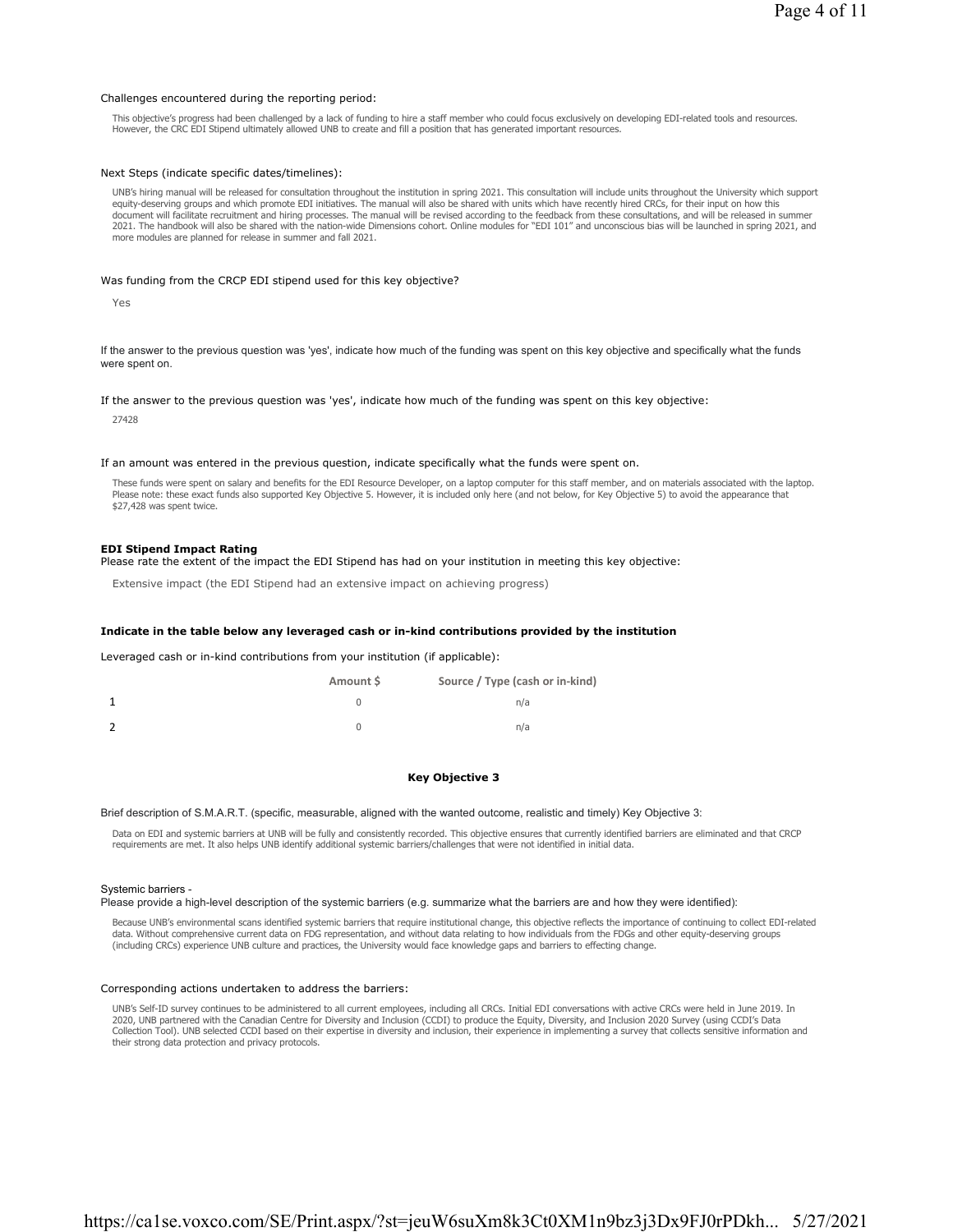#### Data gathered and Indicator(s) - can be both qualitative and quantitative:

UNB's Self-ID Survey benefits hiring committees across the University, and particularly helps CRC hiring committees as they create long- and short-lists of diverse candidates. In the 2019 equity conversations, active Chairholders identified systemic barriers specifically facing UNB's CRCs and areas in which they needed further support. All UNB employees were encouraged to complete the CCDI survey from November 7-27, 2020; nearly 50% participated.

#### Progress and/or Outcomes and Impacts made during the reporting period:

UNB's Self-ID survey's language was updated in 2019, after feedback on the survey from the CRC program supported internal discussions within People and Culture<br>(P&C; formerly Human Resources and Organizational Development) action plan. The CCDI survey provided a snapshot of UNB's workforce through demographic representation, feelings of inclusion, and additional comments, with the goal to pinpoint areas where UNB could make major improvements. This baseline data, along with input gathered through the strategic planning consultations and earlier Equity Conversation events, will be used by the UNB coordinating committee to establish key EDI metrics.

#### Challenges encountered during the reporting period:

UNB did not submit new CRC nominations in 2019, and results for the nominations submitted in November 2020 were not released in the reporting period. This delay meant that no new CRCs joined UNB, and therefore no new voices were added to identify systemic barriers facing Chairholders. Compiling information from all relevant UNB offices is an ongoing process, and UNB anticipates that data will become more robust as EDI policies and processes become standard across UNB divisions.

#### Next Steps (indicate specific dates/timelines):

UNB anticipates that three nominees will take up their Chairs in 2021. Each of these new Chairholders will meet with the Vice-President (Research) when they arrive, and will discuss matters including EDI's importance for UNB research and researchers. The first meetings are expected to take place in summer 2021. In 2022, EDI<br>conversations will be held with active Chairholders to discuss ch coordinating committee will be struck to report on equity considerations arising from the CCDI survey results, and to encourage and support equity-related work related to these results. This work is in the early stages of development, and its implementation will begin in summer 2021. UNB plans to engage an external data collection provider again in future years. Information arising from UNB's 2020 strategic planning and academic planning conversations will be combined with the CCDI data analysis, which will help the revised Standing Committee on Equity, Diversity, Inclusion and Human Rights adjust UNB's EDI action plan as necessary.

#### Was funding from the CRCP EDI stipend used for this key objective?

No

If the answer to the previous question was 'yes', indicate how much of the funding was spent on this key objective and specifically what the funds were spent on.

## **Key Objective 4**

# Brief description of S.M.A.R.T. (specific, measurable, aligned with the wanted outcome, realistic and timely) Key Objective 4:

Data on systemic barriers and EDI-related matters at UNB will be transparently reported to inform the community of UNB's EDI landscape and to adhere to CRCP requirements.

#### Systemic barriers -

### Please provide a high-level description of the systemic barriers (e.g. summarize what the barriers are and how they were identified):

UNB's environmental scans identified systemic barriers that require institutional change; therefore, this objective reflects the importance of continuing to report on ongoing and new EDI-related barriers. During the reporting period, it was determined that information is not always effectively shared among UNB units, which can lead to knowledge gaps and duplication of effort. The community is not always aware of EDI-related matters, which can be a barrier to implementing institutional change.

# Corresponding actions undertaken to address the barriers:

During the reporting period, action toward achieving this objective was significantly impacted by the pandemic. Next steps are underway to ensure barriers are addressed.

## Data gathered and Indicator(s) - can be both qualitative and quantitative:

Indicators include the creation of a new UNB website where data can be regularly posted, and the release of annual reports with EDI-related data and information.

## Progress and/or Outcomes and Impacts made during the reporting period:

UNB's public accountability webpage is updated promptly when new information and documentation is available, and as required by the CRCP.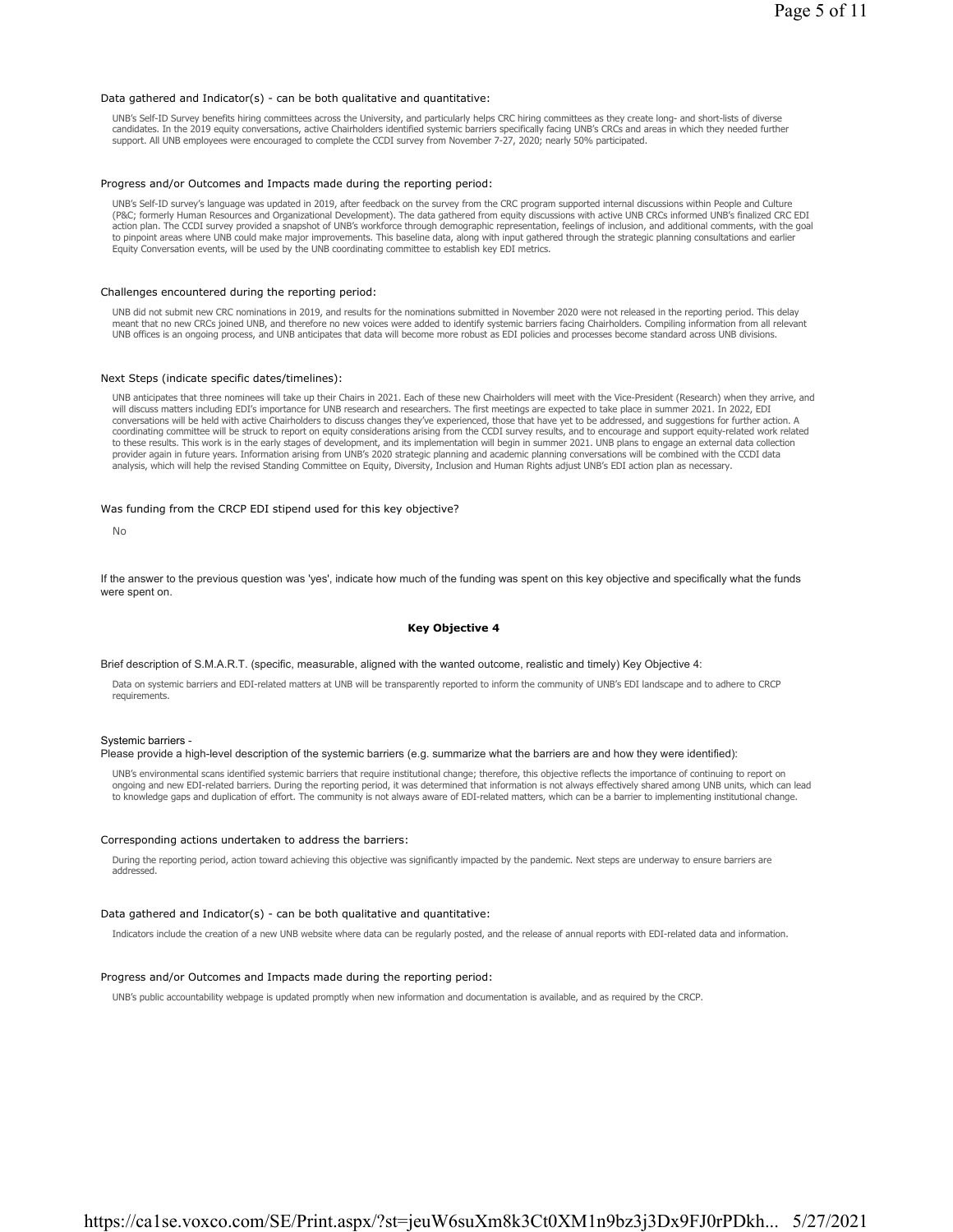#### Challenges encountered during the reporting period:

The necessity of revisiting the composition of UNB's Standing Committee on Equity, Diversity, Inclusion and Human Rights, and interruptions to the committee's work caused by the pandemic, impacted the committee's reporting ability. As well, since the committee's report represents UNB's overall EDI efforts, the pandemic presented challenges to securing information from various units which faced increased workloads and operational challenges. Senior Administration hires were outsourced to a recruiting firm. As a result, P&C was not involved in the recruiting process and did not collect equity data for those positions. In response, P&C created an equity process document and provided it to the University Secretary. When recruiting firms are hired, Board members now receive this document, which allows UNB to collect its own equity data rather than relying on data collected by external firms. UNB expects to begin reporting this data as P&C initiatives are implemented throughout 2021 and<br>2022. Compiling information from all relevant UNB offices the data will become more robust as EDI policies and processes become standard across UNB divisions. This ramp-up will be facilitated by UNB's participation in the Dimensions pilot.

#### Next Steps (indicate specific dates/timelines):

UNB will post its next Federal Contractors Report online in fall 2021. The University's public accountability webpage will be regularly updated as new equity information is available, and as required by the CRCP. Results from the CCDI survey will be posted on a newly developed EDI website in summer 2021. In spring 2021, UNB will survey all units (e.g., academic faculties, administrative divisions) to determine which EDI-related activities have been undertaken, and which activities are underway. Results will be made available on a new website, under development by HRPEO, for release in fall 2021.

# Was funding from the CRCP EDI stipend used for this key objective?

No

If the answer to the previous question was 'yes', indicate how much of the funding was spent on this key objective and specifically what the funds were spent on.

# **Key Objective 5**

Brief description of S.M.A.R.T. (specific, measurable, aligned with the wanted outcome, realistic and timely) Key Objective 5:

HR policies, practices, and programming will reinforce and expand EDI at UNB to reflect the significance of identifying and redressing EDI-related matters in UNB's employment systems. This objective targets discrepancies in institutional support for Chairholders. It also targets the need to deploy specific policies, procedures, and tools to eliminate systemic barriers.

#### Systemic barriers -

# Please provide a high-level description of the systemic barriers (e.g. summarize what the barriers are and how they were identified):

In employment systems and comparative reviews, active Chairholders indicated that process changes were required to remove systemic barriers. The review identified a systemic barrier to Chairholders' ability to easily extend their terms after taking a leave (e.g., parental, maternal, elder care, illness). Reviews also highlighted a discrepancy in the amount of the CRC award allotted to Chairholders for the operating costs of their research, and determined that non-salary research support is inconsistent among Chairholders. These negotiations are usually made during the recruitment and nomination processes. In addition, CRC hiring committees struggle to find job boards that serve the FDGs and other equity-deserving groups.

#### Corresponding actions undertaken to address the barriers:

It was determined that UNB's Employment Equity policy and collective agreements needed to be reviewed and revised to reflect UNB's commitment to EDI and to remove systemic barriers. The Vice Presidents Research, Academic, and Saint John agreed upon an institutional practice for providing equitable support for all CRCs. A practice<br>was also agreed upon and implemented by which all UNB

#### Data gathered and Indicator(s) - can be both qualitative and quantitative:

Outcomes include improvements in job postings' language, search practices, hiring committee constitution, interview practices, hiring criteria, self-ID protocols, expanded curriculum for unconscious bias, and resource allocation for expanded/targeted recruitment/advertising.

#### Progress and/or Outcomes and Impacts made during the reporting period:

As a result of discussions on institutional support for CRCs, a consistent practice was agreed upon by UNB upper administrators. This practice was implemented in UNB's November 2020 CRC nominations. As well, an active UNB CRC became the first to be granted an automatic extension to their term after taking leave. Tools were<br>developed and deployed for CRC hiring committees. ORS refined tem compiled a list of EDI-minded job boards and organizations which is distributed to CRC hiring units, and which can be tailored to different academic faculties. HRPEO hired the EDI Resource Developer to complete a hiring manual for CRC committees, which will offer tools and information to ensure EDI requirements and best practices are met. In-person and online training from ORS and HRPEO continues to be implemented for all CRC hiring units. P&C created a unit-wide strategic plan, in which EDI is<br>a main pillar. UNB's Employment Equity policy underwen institutions' equity policies and updated to reflect new equity measures at UNB. Also, preparations began within P&C for the review of four collective agreements in collaboration with labour groups, which includes a review of equity language. P&C also revamped UNB's job application system and revised the self-ID form. The new<br>system generates prompts which have doubled self-ID complet download), and created a database for all UNB job applicants.

## Challenges encountered during the reporting period:

The CRC EDI action plan indicates that UNB will create policies for CRC support and leaves; however, it was determined that implementing official practices would meet<br>the desired EDI goals while allowing for greater flexib this is the case for each application. The Policy and Research Analyst's main focus has therefore been on developing a Responsible Conduct in Research policy, to be followed by an Indigenous Research policy. UNB intended to hire an external entity to perform an institution-wide employment systems review during the reporting period (2020). The transition between Associate Vice-Presidents (P&C) delayed this initiative.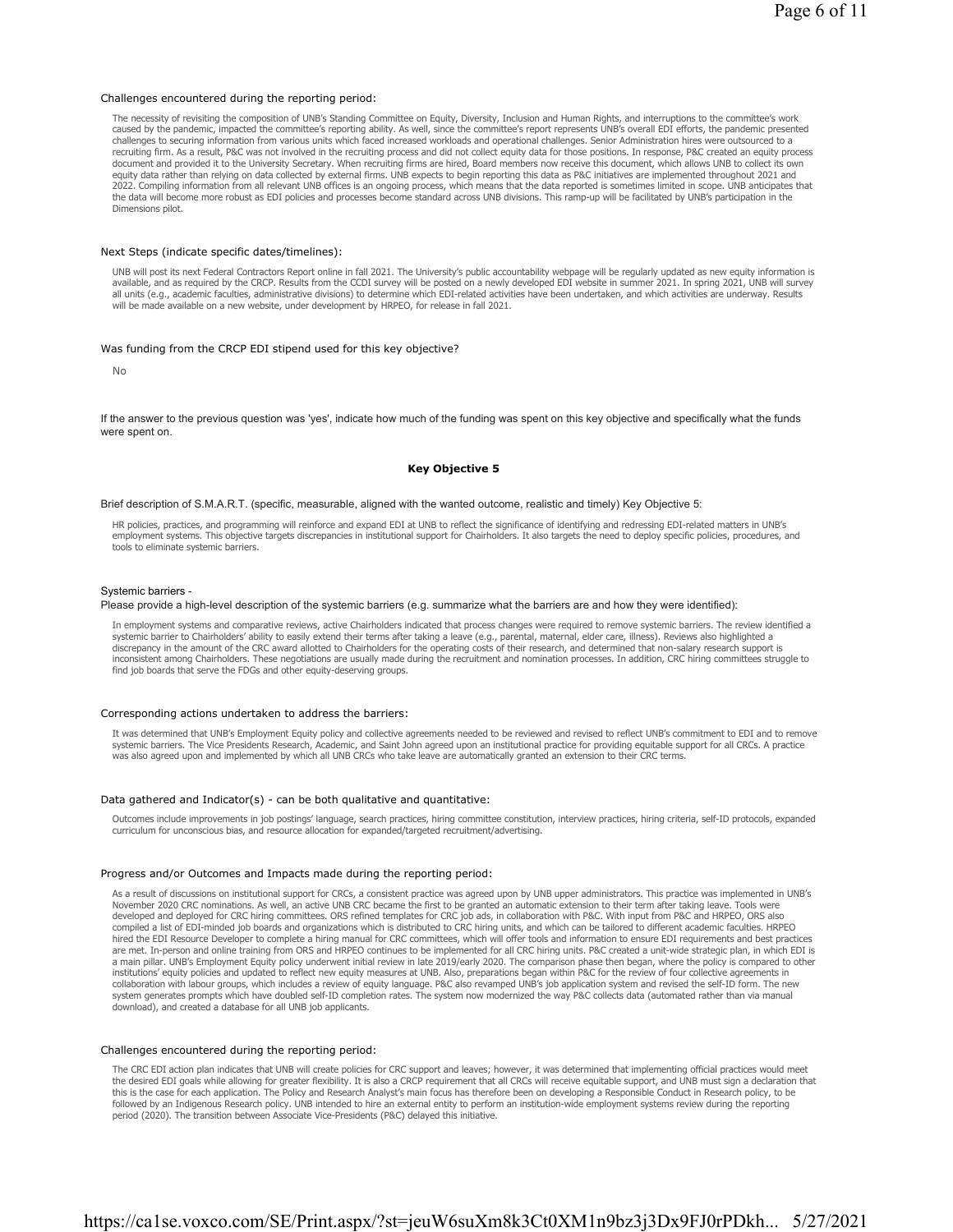#### Next Steps (indicate specific dates/timelines):

HRPEO's hiring manual and online learning modules will be released in summer 2021. P&C will begin implementing its new mandate, which includes conducting exit interviews with all staff, providing training and development opportunities, providing onboarding tools, and creating a performance review system. The unit will also establish a fund to remove barriers in hiring members of equity-deserving groups. P&C will begin launching these initiatives in 2021.

#### Was funding from the CRCP EDI stipend used for this key objective?

No

If the answer to the previous question was 'yes', indicate how much of the funding was spent on this key objective and specifically what the funds were spent on.

#### **Key Objective 6**

#### Brief description of S.M.A.R.T. (specific, measurable, aligned with the wanted outcome, realistic and timely) Key Objective 6:

Programs and initiatives developed with an EDI lens will eliminate environmental barriers and will increase UNB's recruitment and retention rates, particularly among members of the FDGs. This objective also addresses the ongoing need to meet CRCP equity targets beyond December 2019.

#### Systemic barriers -

Please provide a high-level description of the systemic barriers (e.g. summarize what the barriers are and how they were identified):

This objective targets institution-wide barriers affecting CRCs, including the service load placed on CRCs from the FDGs and environmental barriers such as microaggressions.

#### Corresponding actions undertaken to address the barriers:

Drawing from broad EDI consultations and research-informed best practices, UNB is developing strategic programming and policy initiatives which apply to equitydeserving groups, including CRCs who identify within these groups.

#### Data gathered and Indicator(s) - can be both qualitative and quantitative:

Strategic programming and policy initiatives are underway. Data gathered from consultation with active Chairholders highlighted the need to reduce environmental barriers and workload on EDGs. After receiving updated CRC equity targets, UNB will determine how these targets will be met according to the CRCP's schedule.

#### Progress and/or Outcomes and Impacts made during the reporting period:

All CRC EDI targets were met during this reporting period, and all CRCs were retained. Targeted calls and EDI best practices allowed UNB to recruit and nominate members of the FDGs. UNB's self-ID information has shown improvement in the number of individuals within the FDGs who apply to CRC positions, including the number<br>of candidates who identify within two or more FDGs. A CRC c record of reviewers' service is kept to ensure that no member is unduly burdened with requests for this service, particularly those from EDGs who are often asked to perform equity-related work. The online training module on "EDI 101" includes information on microaggressions. This module is under development, for release in summer 2021. HRPEO continued to deliver workshops on EDI and respectful workplaces to UNB units by request; this training includes curriculum on microaggressions.

#### Challenges encountered during the reporting period:

The gap between outgoing and incoming Associate Vice-Presidents (P&C) has delayed initiatives to improve recruitment and retention. Planning for these initiatives is expected to resume in summer 2021.

#### Next Steps (indicate specific dates/timelines):

The President's Executive Team meets in spring 2021 to discuss best approaches for setting UNB's new CRC EDI targets. This will include a discussion of how internal calls for expressions of interest and CRC job ads can be targeted toward specific groups to ensure UNB meets all equity targets leading to 2029. Teams preparing CRC nominations will be advised on best practices for choosing mentors from a wide range of backgrounds, and for choosing mentors for nominees who have identified within one or more equity-deserving groups (beginning spring 2021).

#### Was funding from the CRCP EDI stipend used for this key objective?

No

If the answer to the previous question was 'yes', indicate how much of the funding was spent on this key objective and specifically what the funds were spent on.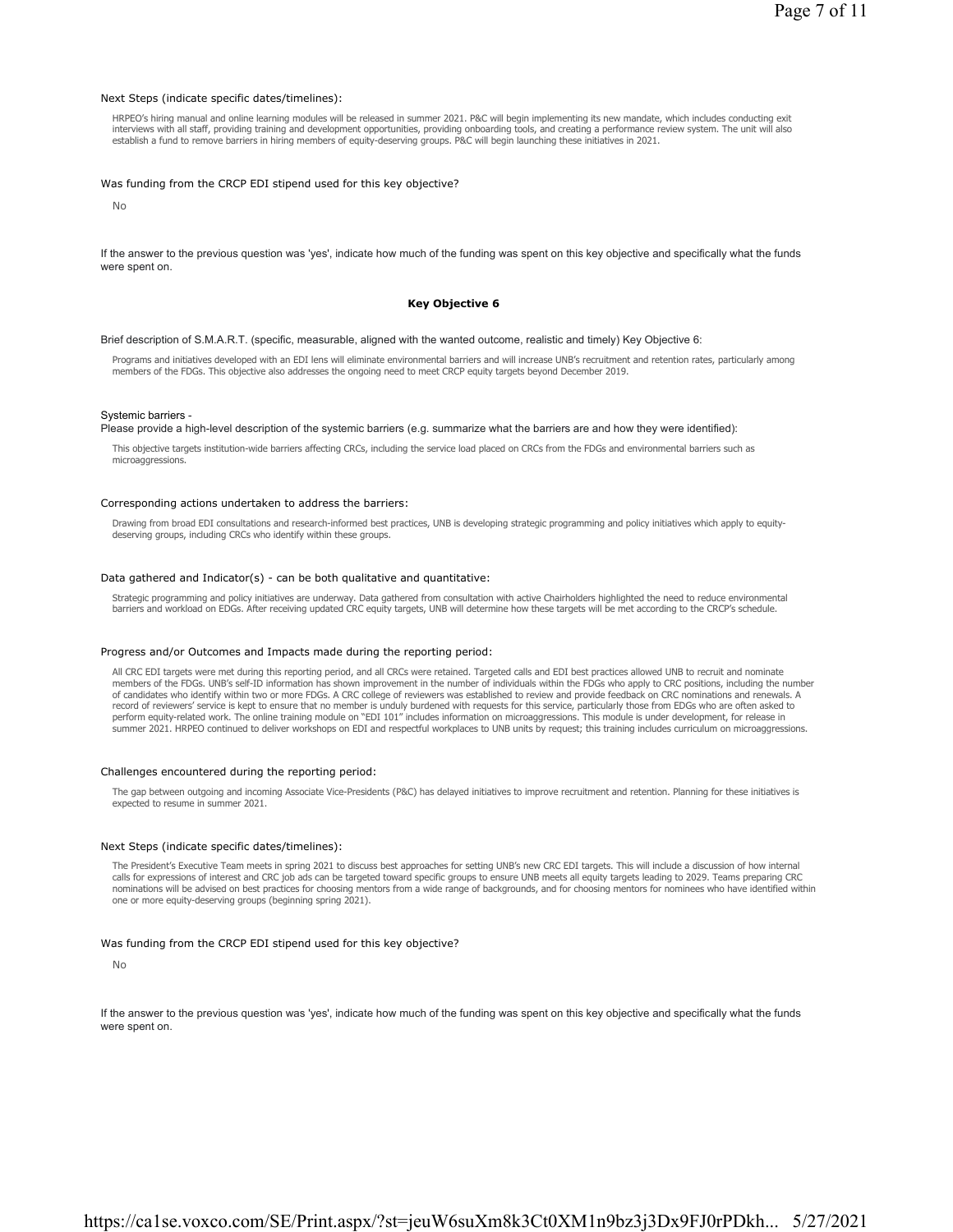#### **Challenges and Opportunities**

Other than what has been outlined in the section above, outline any challenges and opportunities or successes regarding the implementation of the EDI action plan, as well as best practices that have been discovered to date. If COVID-19 has had an impact on the implementation of the institution's action plan, please outline how below. How has or will the institution address these challenges and opportunities? (limit: 5100 characters):

Challenges: Although all key objectives continue to progress, the pandemic impacted many areas of the action plan's rollout. The Standing Committee on Equity, Diversity, Inclusion and Human Rights has not met since January 2020. The committee's size made virtual meetings with meaningful representation difficult. UNB's pivot to remote learning, along with increased operational requirements, placed significant additional burdens on already-heavy workloads. The increase in workload also affected CRC hiring units, whose members are burdened with remote learning, operational considerations, and in many cases reduced access to their labs and research<br>teams. This challenge necessitated increased communication ORS. UNB expects to return to campus in fall 2021. Removing the requirement to teach remotely, and the removal or minimization of operational barriers, will help relieve the increased workload caused by the pandemic, and will help the next steps of implementing the action plan move along more smoothly. The pandemic also<br>delayed UNB's recruitment of a new Associate Vice-President (P delayed for several months. Now that the new AVP has been onboarded, EDI-related initiatives are expected to develop more quickly. Successes and Best Practices: Open and transparent communication has been key to implementing the action plan. This deceptively simply measure is difficult to achieve when all involved have high workloads and hectic schedules, and was made particularly difficult during the pandemic. Frequent communication among upper administrators, staff members, and faculty members from units across the University has informed many of the initiatives described above. Duplication of work has been prevented, new ideas have grown, and information has been shared instead of siloed.

#### **Reporting on EDI Stipend objectives not accounted for in Part A**

#### **Instructions:**

- Institutions with EDI Action Plans, use this section to report on EDI Stipend objectives that are not accounted for in Section A.
- Institutions without EDI Action Plans, use this section to report on EDI Stipend objectives.

# **Objectives associated with your institution's EDI Stipend application**

**Table C1.** Provide information on the objectives associated with your institution's EDI Stipend application, including the funding and timelines, for the reporting period.

## **EDI Stipend Objective 1**

## Indicate the S.M.A.R.T. (specific, measurable, aligned with the wanted outcome, realistic and timely) objective(s) towards which this funding has been directed:

The EDI Stipend funds one full-time EDI Resource Developer position for one term. During the reporting period, the EDI Resource Developer began compiling EDI-related resources, tailored these resources to UNB's needs with respect to CRCP requirements and best practices, and drafted a UNB hiring manual targeted at CRC hiring committees. He also began work on online modules which will provide foundational EDI training to UNB community members – particularly those involved with recruiting CRCs and preparing nomination and renewal applications. The EDI Resource Developer's work serves three objectives in UNB's CRC EDI action plan. Specifically, the<br>position supports objective 1.2: All UNB planning, policy, a including curriculum development); objective 3.2: HR policies, practices, and programming will reinforce and expand EDI at UNB to reflect the significance of identifying and redressing EDI-related matters in UNB's employment systems (targets the need to deploy specific tools to eliminate systemic barriers, including EDI training for CRC hiring committees); and objective 3.2: Programs and initiatives developed with an EDI lens will eliminate environmental barriers and will increase UNB's recruitment and<br>retention rates, particularly among members of the FD initiatives).

#### Indicator(s): Describe indicators, as presented in the EDI Stipend application, and how they are calculated.

The environmental and employment scans conducted when preparing UNB's CRC EDI action plan demonstrated the need to provide clear, relevant, and up-to-date EDI resources to the academic units recruiting and housing Chairholders. Training for CRC hiring units has been underway since 2017, and has made use of a range of training materials sourced from various institutions and organizations. However, the vast amount of available EDI-related resources can be overwhelming for faculty members who are new to EDI concepts and processes, and presents challenges to trainers as they cobble together materials from a variety of sources. EDI training materials can be more effectively and efficiently deployed if they are deliberately compiled, tailored to UNB's needs, and properly housed for future use. Establishing a position within HRPEO has ensured that this task receives the dedicated resources it requires. The indicators described in the application have been slightly modified to reflect that most of the resources being developed are being compiled in one hiring manual rather than existing as disparate documents. This strategy will make the resources easier to access, understand, and implement in a way that will have the greatest impact for UNB's management of our CRC allocation and adherence to CRCP EDI requirements and best practices. Performance indicators include the quality and anticipated utility of the developed resources; the degree to which compiled material<br>is tailored to UNB's needs; the longevity of the com feedback solicited from trainees; and the ability to revise approaches as needed. We anticipate igniting a broad EDI mindset at UNB. The extent to which these tools and resources are adopted and referenced elsewhere in the community will be a longer-term indicator of success.

#### Progress: Describe results observed, including indicator results, outcomes, impacts. Include timelines (start and end dates).

In fall 2020, the EDI Resource Developer compiled EDI training materials from external academic and non-academic sources into a central location. These resources can be accessed online by HRPEO as needed for ongoing and future projects, including the development of an online resource hub for UNB members to access supplemental<br>knowledges at their leisure. Additionally, the EDI Resource addition to the EDI online modules being developed by HRPEO, will be used to train faculty, staff, and student units across the University. In spring 2021, the hiring<br>manual will be distributed to multiple UNB units for fe 2021. Once it's available to the UNB community, HRPEO and ORS will use the manual when training CRC hiring units on best practices in recruitment, on creating equityminded environments, and on subscribing and adhering to UNB's and CRCP's equity policies and procedures. The manual will also be distributed to all CRC hiring<br>committees as part of UNB's established process of providing ED will significantly streamline and improve these important processes. We expect that as a result of the manual becoming a standard tool for CRC hiring committees, and as a result of publicizing the manual to all UNB faculty and staff, EDI measures in hiring will become more commonplace across the institution, not only when recruiting<br>CRCs. These impacts will be realized as early as summer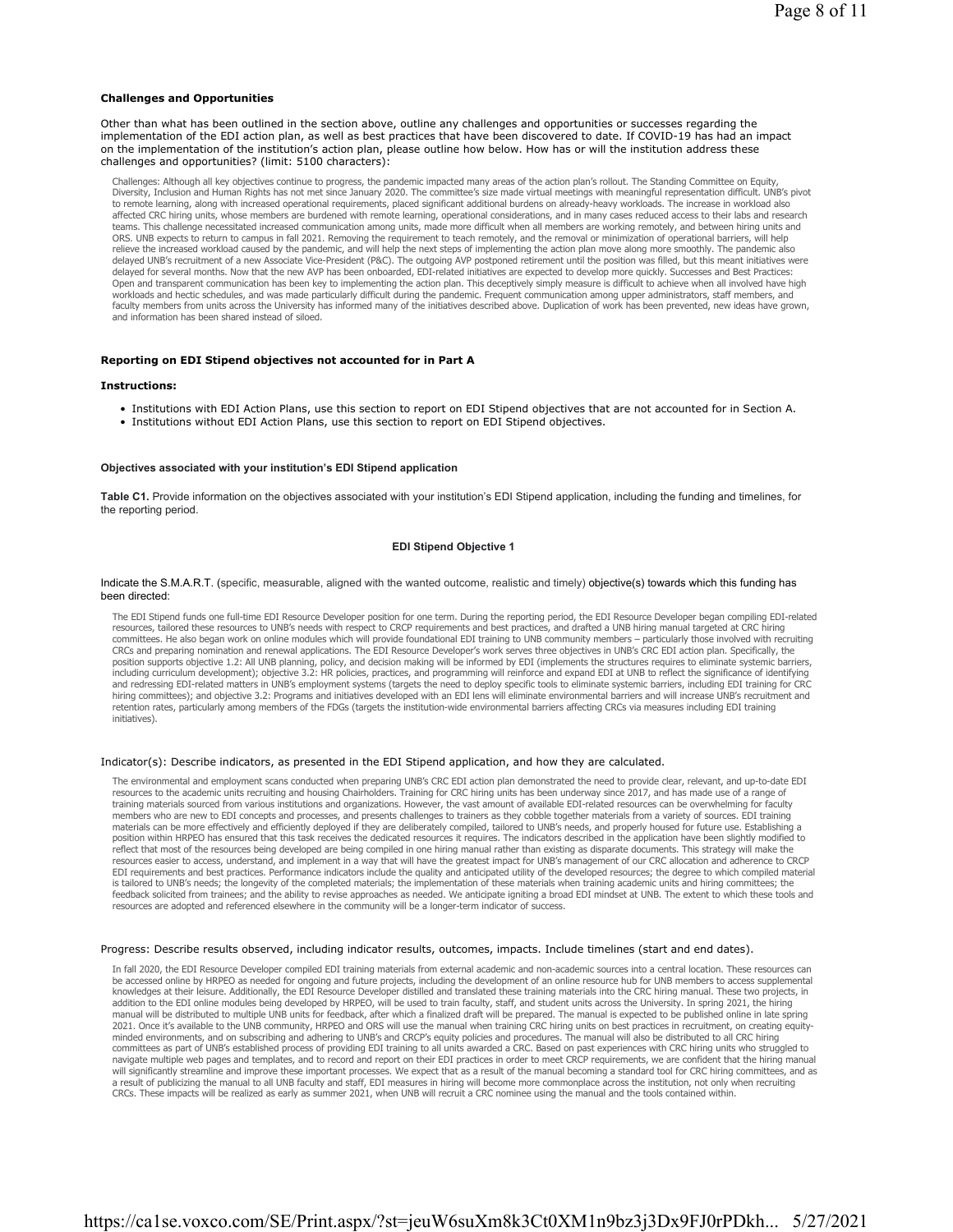# Outline the total expenditures below:

| Total funds of EDI stipend spent on the objective: | 27428 |
|----------------------------------------------------|-------|
| Institutional commitment (if applicable):          |       |
| Total funds spent:                                 |       |

Indicate in the table below any leveraged cash or in-kind contributions provided by your institution:

| Amount \$ | Source / Type (cash or in-kind) |
|-----------|---------------------------------|
|           | n/a                             |
|           | n/a                             |

# **Table C2. EDI Stipend Impact Rating**

Please rate the extent of the impact the EDI Stipend has had on your institution in meeting this objective as identified in your application, for the reporting period:

Extensive impact (the EDI Stipend had an extensive impact on achieving progress)

# Provide a high level summary of how the stipend was used:

The stipend funds one EDI Resource Developer position, the laptop required for this staff member to complete tasks as UNB employees work remotely, and materials required for the laptop. The position was filled in September 2020, with an end date of May 31, 2021.

# Do you have other objectives to add?

No

# **Additional Objectives (if applicable)**

**Table C1.** Provide information on the objectives associated with your institution's EDI Stipend application, including the funding and timelines, for the reporting period.

> **EDI Stipend Objective 2** EDI Stipend **Objective 3**

EDI Stipend **Objective 4**

EDI Stipend **Objective 5**

EDI Stipend **Objective 6**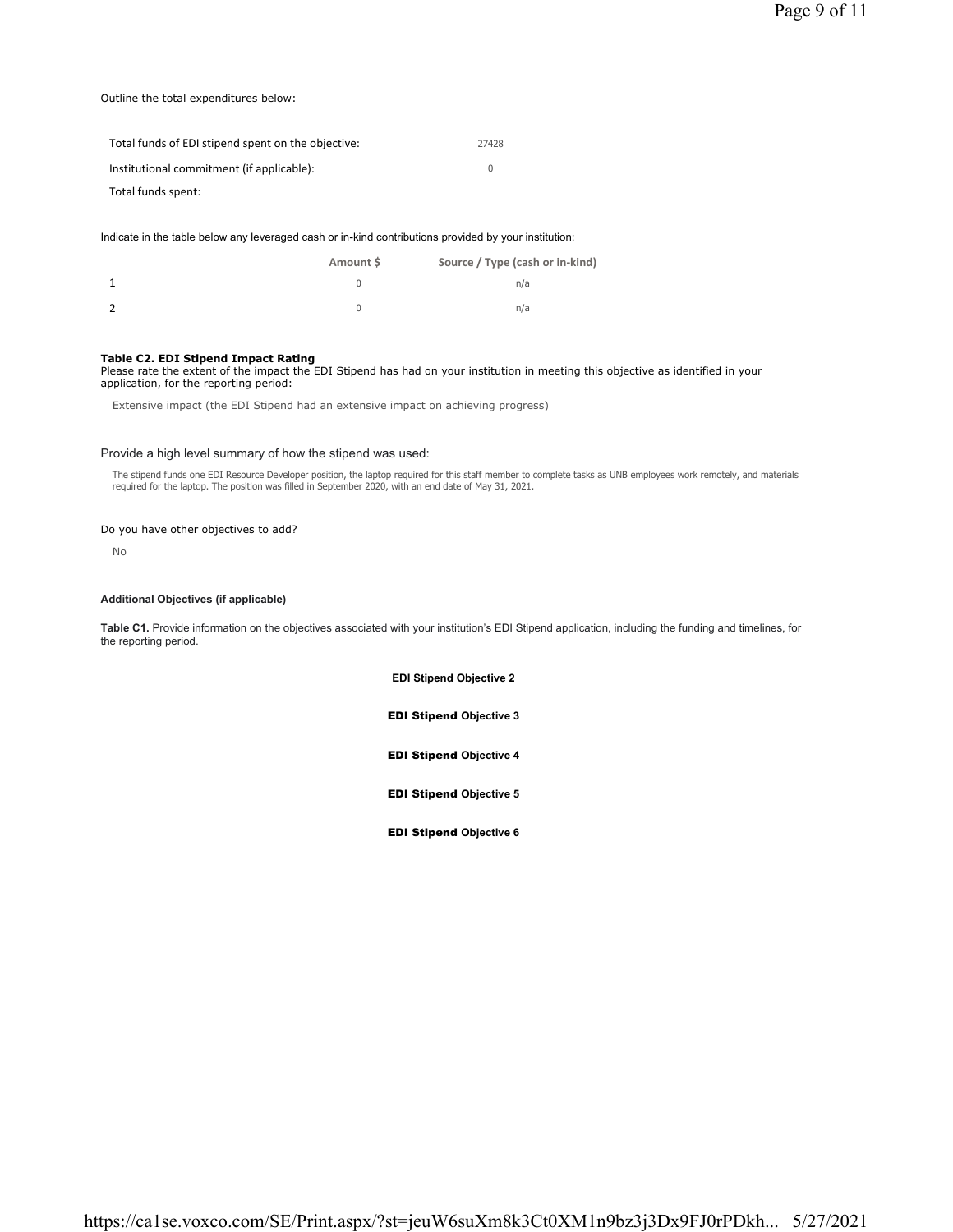#### **Part D: Engagement with individuals from underrepresented groups**

Outline how the institution has engaged with underrepresented groups: e.g. racialized minorities, Indigenous peoples, persons with disabilities, women, LGBTQ2+ individuals, during the implementation of the action plan (during the reporting period), including how they have been involved in identifying and implementing any course corrections/adjustments, if applicable. For example, how was feedback gathered on whether the measures being implemented are resulting in a more inclusive research environment for chairholders of underrepresented groups? How has intersectionality been considered in developing and implementing the plan (if applicable)? Have new gaps been identified? How will members of underrepresented groups continue to be engaged? (limit: 10 200 characters)

UNB has taken direction from and consulted with equity-deserving groups (EDGs) throughout the action plan's implementation. During the reporting period, UNB<br>gathered communities that were as diverse as possible, and then a those who identify within EDGs, took part in conversations shaping the finalized CRC EDI action plan. Their input was critical in identifying the systemic barriers informing some of the plan's key objectives. Feedback on their experiences within the program was gathered at an in-person roundtable with active Chairholders, the Vice-President (Research), and the Strategic Grants Advisor overseeing the CRC program. Feedback was also collected via email in cases where Chairholders preferred to<br>privately offer sensitive or personal information. HRPEO con Representatives including the Piluwitahasuwin, Campus Sexual Assault Support Advocate, and Student Accessibility Centre took part in determining which topics would be of greatest benefit, and which modules should be prioritized. UNB students from EDGs were engaged to create material for these modules, and helped provide personal connections to sometimes-abstract concepts. When the hiring manual draft is ready for review, feedback will be sought from UNB units which serve EDGs. This feedback<br>will inform the manual's final revisions and rollout. As CRC nominees as to how these tools help break down systemic barriers and help UNB and facilitate the recruitment of CRCs from the FDGs. EDG feedback in the CCDI survey will be critical to gaining a full picture of the equity environment at UNB, and the impacts of intersectionality. EDG perspectives will inform future UNB practices, programs, and policies. To encourage all UNB staff and faculty to complete the survey, UNB sent out several notices with detailed information on the survey and its<br>relation to UNB's goals, and launched a website with infor faces the challenge of meaningfully engaging with EDGs within a largely homogenous institution, city, province, and region. For example, it became a challenge to ensure members of EDGs were involved on decision-making bodies, particularly the bi-campus standing committee, while avoiding tokenism. This is an ongoing challenge that UNB is actively working to solve (e.g., by re-evaluating and reforming committee membership; by increasing capacity of EDG members within UNB, by expanding<br>networks to seek perspectives that have not typically been represe who are often asked to do EDI-related work. This is particularly difficult when engaging with smaller EDG communities within the University. UNB is careful not to assume<br>that one individual's perspective represents an enti representation at UNB.

## **PART E: Efforts to Address Systemic Barriers More Broadly within the Institution**

Briefly outline other EDI initiatives underway at the institution (that are broader than those tied to the CRCP) that are expected to address systemic barriers and foster an equitable, diverse and inclusive research environment. For example, are there projects underway that underscore the importance of EDI to research excellence? Is there additional training being offered to the faculty at large? Are there initiatives to improve the campus climate? Please provide hyperlinks where possible. Note that collecting this information from institutions is a requirement of the 2019 Addendum to the 2006 Canadian Human Rights Settlement Agreement and provides context for the work the institution is doing in addressing barriers for the CRCP. (limit: 4080 characters)

UNB was selected as one of 17 universities nationwide to participate in the pilot program for Dimensions: Equity, Diversity, and Inclusion Canada. This project is a<br>national alliance with other institutions looking to adva of Governors continued to seek ways to improve diversity among its members, including a broad call to all alumni seeking interest in serving on the Board, expressing specific interest in members of underrepresented groups, targeted efforts to recruit members of underrepresented groups, and determining that early-career members of EDGs must be mentored and supported to increase the pool of senior candidates identifying within EDGs. During the reporting period, UNB developed a Chosen Name and Gender Identity Policy to support all people who choose to work and study at UNB, regardless of their gender expressions or identities. The policy's 2021<br>implementation helps the University create a more inclusive envi equity website in May 2021. This website will catalogue UNB-developed equity resources, will showcase EDI good news, and will help accomplish the Dimension committee's mandate. In addition, HRPEO provides the UNB community with training by request. Topics include presentations on speaking across difference and creating respectful workplaces, and workshops on specific UNB policies (e.g., the Discrimination, Sexual Harassment, and Harassment Policy). Formal EDI training takes place<br>throughout the institution, via HRPEO's resources and exte coordination of the President's Diversity Dialogue Series. Two events are held each year, with one signature event and other smaller events, to engage UNB and the wider community. Through this series, UNB's platform draws the people of Fredericton and New Brunswick into conversations on EDI-related topics. In addition to<br>managing UNB's CRC allocation, including EDI requirements, ORS understand how their project or research activities in general could impact marginalized communities and created plans to address any identified EDI concerns. ORS also offers in-person and online support to help researchers develop EDI-minded research plans and to meet granting agencies' EDI requirements. During the reporting<br>period, Development and Donor Relations (DDR) collaborated wit Marketing unit equipped its team with creative and storytelling frameworks that acknowledge and appropriately incorporate EDI principles and best practices. UNB Associated Alumni has prioritized EDI principles in engagement efforts, via initiatives including sharing content created by BIPOC alumni, and finding graduates now<br>working in EDI spaces to elevate their work on UNB platfo provides quick access/information supports for our campus community. EDI-related initiatives among UNB academic faculties include the Faculty of Education's new offering within the Bachelor of Education program, entitled SOGI (sexual orientation and gender identity). Guided by a steering committee of local stakeholders, the SOGI program seeks to educate and empower teacher candidates and provide them the knowledge, tools, and resources to make schools safer.

**Before submitting your report, please ensure that your responses are complete. You will not be able to edit the information after it is submitted.**

**This information will be sent to the Tri-agency Institutional Programs Secretariat when you click 'Submit.'**